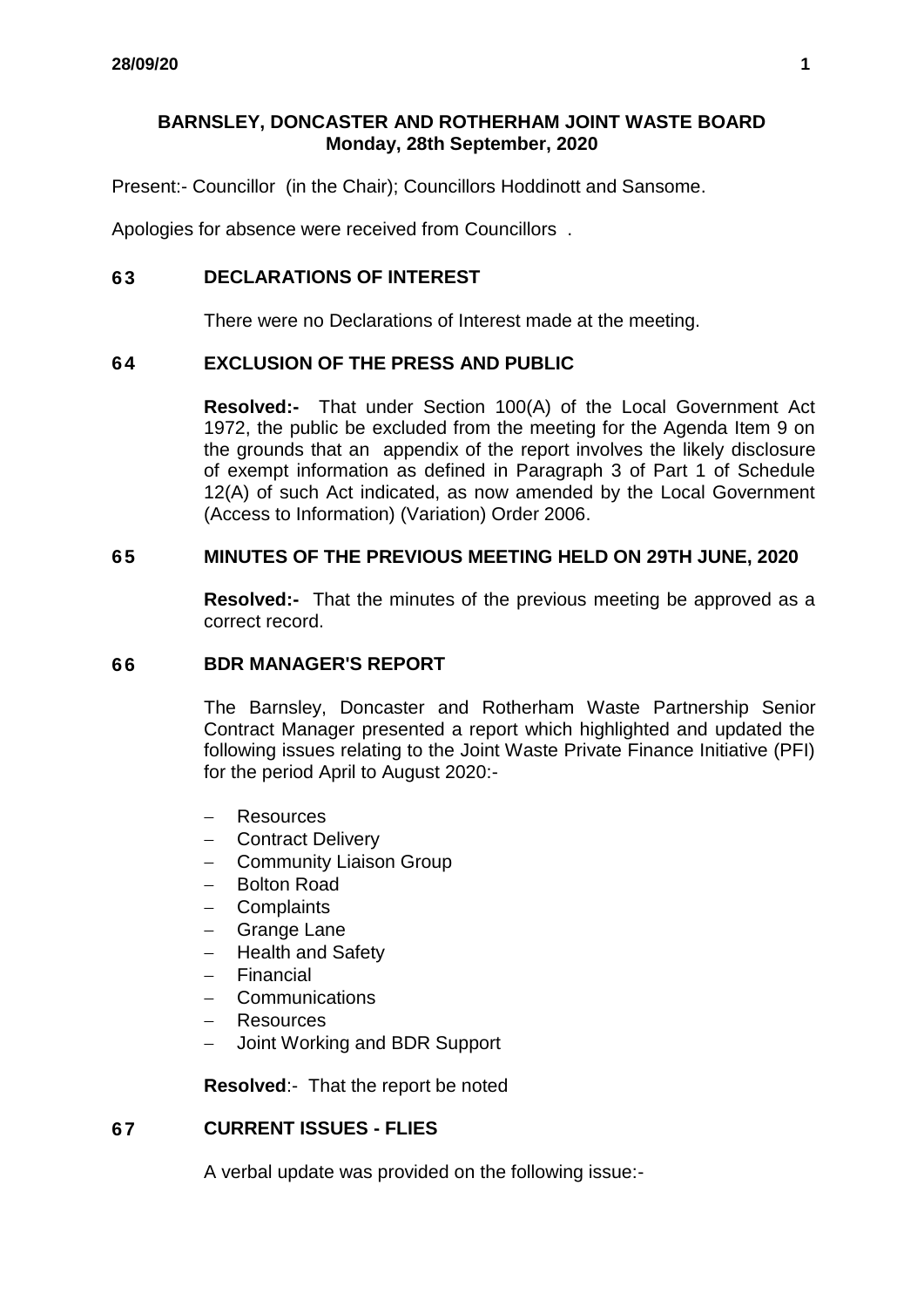#### **Flies**

- A local Facebook campaign in June had specifically named the BDR treatment facility at Bolton Road as the cause of increased levels of flies and encouraged residents to report the site to the Environment Agency
- The Environment Agency (EA) had submitted a Compliance Assessment Report (CAR) in June 2020 indicating 38 complaints received from localities within a 1.5 km radius of the site
- Renewi had provided information that 10 of the complaints were from one area. As the EA was unable to visit the properties associated with the 38 complaints due to Covid restrictions, zero score on the CAR report was issued for the month
- There had been a significant reduction in complaints received 8 in July, 4 in August and one so far in September
- The EA and their consultant entomologist had visited the MBT facility on 20<sup>th</sup> July. Waste streams were inspected at several locations with evidence of fly activity in the raw waste delivered by the councils but no evidence found in bio-dried waste. Renewi have been instructed to carry out further extensive investigations within the bio-hall
- Following concerns raised by the consultant, the EA and BDR contract monitoring team had met to discuss the issues. EA felt that Renewi site was breaching its permit in relation to flies and a CAR report and required actions submitted. However, there were some areas in the locality where the residents' bin hygiene was lacking and the Renewi CELO was to provide information to EA on hints and tips to keep flies out of household bins to be included in communication to local residents
- Upon receipt of the consultant's report, Renewi had instigated some remedial actions including additional BAYT boards, increased fly monitoring sites in the AD plant, turning off of spray misters and investigation alternative methods of surface application of larvicide prior to receipt of the CAR. However, on the whole the report had stated that Renewi's fly management programme included most of the expected elements
- Further improvements were being considered
- There were no concerns from DEFRA at the present time

**Resolved:-** That the update be noted.

#### **68 RISK REGISTER**